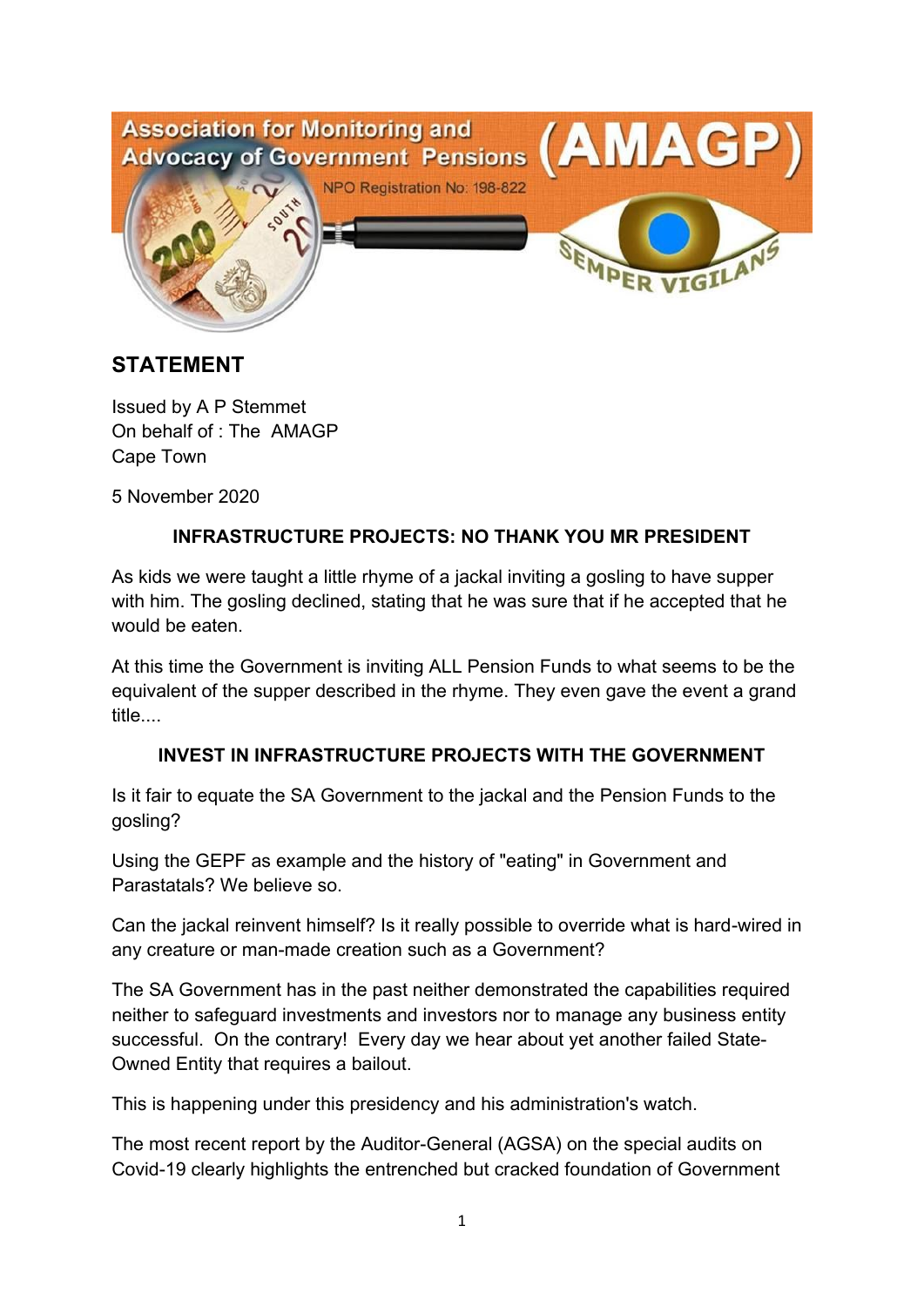systems, political connectivity and private sector enthusiasm working in tandem to plunder on a grand scale. Mr Kimi Makwetu, the AG, urged all role players "to heed our call for a shift in thinking towards prevention. Designing and implementing controls that prevent fraud, errors and abuse are an investment that pays off when an institution is called upon to deal with a crisis as we are now experiencing. It is by far a better approach than having to deal with lengthy and costly investigations and a loss of resources and public confidence."

It will be interesting to see the preventative controls the Government had in mind to deal with:

- The procurement corruption in Government
- Excluding politically connected persons and public servants from being involved in these projects
- The extortion inherent in the construction industry.

It was noteworthy that the President barely finished his heartfelt plea to citizens to pitch in, and pitch up to address the unfolding Covid-19 pandemic, when people very close to power in government were already devising schemes and setting up companies to plunder the resources earmarked for the vulnerable. A truly shocking indictment of the state of our democracy.

Why will the infrastructure initiative be different? We do not think it would be any different!

It is not only the President that reportedly "smells the money". Others are also as eager as the President to touch the money. As we are writing this, we can only imagine the manoeuvring going on already to get on the inside track of these construction and infrastructure projects. The Government has made promises about anti-corruption measures to be implemented. Unfortunately, we remain sceptic as the AGSA reports year after year point to worsening controls, poor corporate governance and the absence of consequence management. We have heard these pronouncements before and have been left disappointed. Miracles do happen, but we cannot support investments based on blind faith or empty promises.

Then, as with the President's promises made for the Covid 19 funds, there is an undertaking that "every penny will be accounted for". Perhaps so. But it serves very little comfort to know the exact amounts that was top-sliced for bribes, extortion, substandard work, budget overruns leaving a diluted portion as legitimate construction cost. It does not put the infrastructure into service earlier nor does it extend the useful life of the asset.

At this time, the expectation must be high from within Government circles that the Government Employees Pension Fund (GEPF), courtesy of its size, should lead by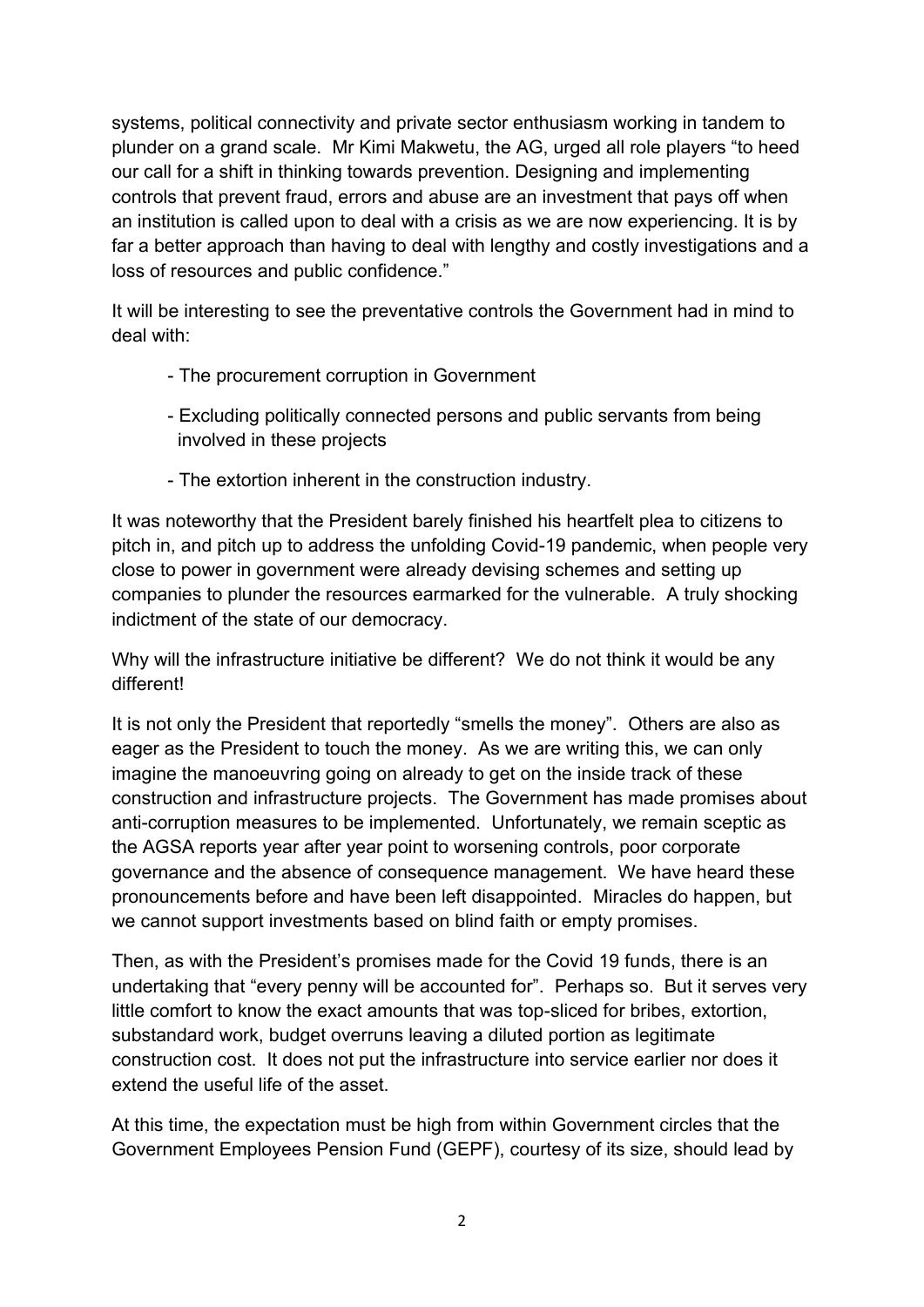example, yet again! But let us remind everyone of the GEPF's investment history with Government.

To date the GEPF has accepted far too many "supper" invitations from the Government. This is evidenced from the fact that roughly a third of the GEPF's assets have been placed at the disposal of the SA Government for more than 10 years already. In 2019 – the amount was 521 billion in rand terms. **This level of investment concentration in the SA Government is not visible or matched by any of the other pension funds in SA.** Why not? The money belongs to the members of the pension fund **and not to the government.**

The GEPF is already overexposed to the SA Government. And there are clear indications that the actual repayment of the historical investments is adding to the burden of debt on future taxpayers. Nothing shows this more clearly than the ideas mooted to convert Eskom's debt to equity. Not surprising is that the Government seems to be very open to this idea. Unfortunately, such a transaction will place the GEPF's substandard investment returns further under severe strain.

It must also be kept in mind that the GEPF does not have surplus funds at its disposal for investment in government infrastructure projects. Already the unhealthy situation exists where returns on investments are not sufficient to cover administration costs and the payment of existing pensions. To cover the shortfall/deficit, the contributions from members for their pension when they retire are being cannibalised/used and not invested.

## **We are advocating that the GEPF Trustees should exercise restraint in participating in these infrastructure investments at this time.**

The "lack of urgency" demonstrated to the Mpati commission by the GEPF (in revising their Investment Management Agreement) will be a most welcome and appropriate course of action in this instance.

We suggest that they now sit back and give this project an opportunity to develop. This position can then be revised in three to five years' time. IF and when the Government does eventually have a proven track record of safeguarding investments and the investors, and to achieve this impact by ensuring that those intent on stealing, plundering, top-slicing, bribing and extorting are behind bars and far removed from the levers of power and decision making. We know this is a BIG IF. The infrastructure program in any event will unfold over a 10 year window period – so there are ample opportunities further down the line when conditions to invest have in fact improved.

**This course of action would be more in line with the higher standards required of professional Trustees and with the "prudent man of business" as described in case-law related to Trustees.**